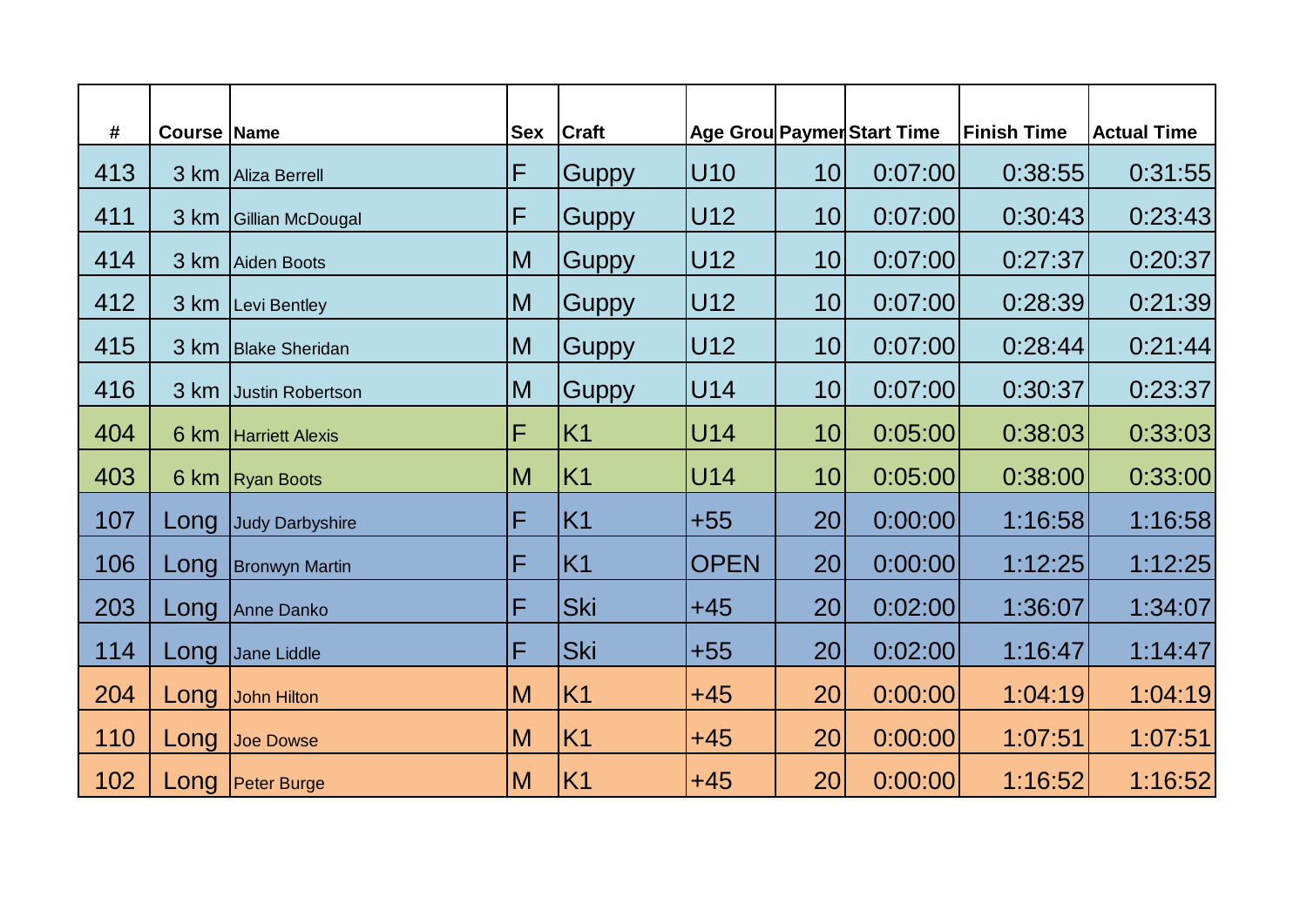| 202 | Long | Damian Cooper                           | M            | K <sub>1</sub> | $+55$       | 20              | 0:00:00 | 1:14:50 | 1:14:50 |
|-----|------|-----------------------------------------|--------------|----------------|-------------|-----------------|---------|---------|---------|
| 207 | Long | Jake Hammond                            | M            | K1             | <b>OPEN</b> | 20              | 0:00:00 | 1:15:34 | 1:15:34 |
| 209 | Long | Matthew Greed                           | M            | K1             | U16         | 20              | 0:00:00 | 1:04:13 | 1:04:13 |
| 208 | Long | Nicholas Greed                          | M            | K1             | U16         | 20              | 0:00:00 | 1:07:50 | 1:07:50 |
| 101 | Long | Tom Green                               | M            | K1             | U16         | 10              | 0:00:00 | 1:09:56 | 1:09:56 |
| 103 | Long | Mark Lawson & Terry Brooke              | M            | K <sub>2</sub> | $+35$       | 40              | 0:00:00 | 1:00:05 | 1:00:05 |
| 104 | Long | Steve Bolger & Kris Smith               | M            | <b>K2</b>      | $+35$       | 50              | 0:00:00 | 1:12:32 | 1:12:32 |
| 105 | Long | Rob Jarrett & Chris Watson              | M            | K <sub>2</sub> | $+45$       | 40              | 0:00:00 | 1:06:31 | 1:06:31 |
| 120 | Long | <b>Richard Tempest &amp; Tim Coward</b> | $\mathsf{M}$ | K <sub>2</sub> | <b>OPEN</b> | 40              | 0:00:00 | 1:12:24 | 1:12:24 |
| 115 | Long | <b>Peter Liddle</b>                     | M            | MultiSport     | $ +55 $     | 20              | 0:02:00 | 1:09:53 | 1:07:53 |
| 201 | Long | <b>Roland Bodt</b>                      | M            | MultiSport     | $ +55$      | 20 <sub>l</sub> | 0:02:00 | 1:16:52 | 1:14:52 |
| 213 | Long | Matthew Jones                           | M            | Ski            | $+35$       | 30              | 0:02:00 | 1:19:10 | 1:17:10 |
| 206 | Long | Carlo Cottino                           | M            | <b>Ski</b>     | $+45$       | 20              | 0:02:00 | 1:09:09 | 1:07:09 |
| 111 | Long | <b>Russ French</b>                      | M            | Ski            | $+45$       | 20              | 0:02:00 | 1:15:22 | 1:13:22 |
| 116 | Long | Malcolm Goodall                         | M            | <b>Ski</b>     | $+45$       | 20 <sup>1</sup> | 0:02:00 | 1:18:38 | 1:16:38 |
| 109 | Long | <b>Hugh Trivett</b>                     | M            | <b>Ski</b>     | $+45$       | 20              | 0:02:00 | 1:19:17 | 1:17:17 |
| 205 |      | Long Mike Galanty                       | $\mathsf{M}$ | Ski            | $+45$       | 20              | 0:02:00 | 1:35:49 | 1:33:49 |